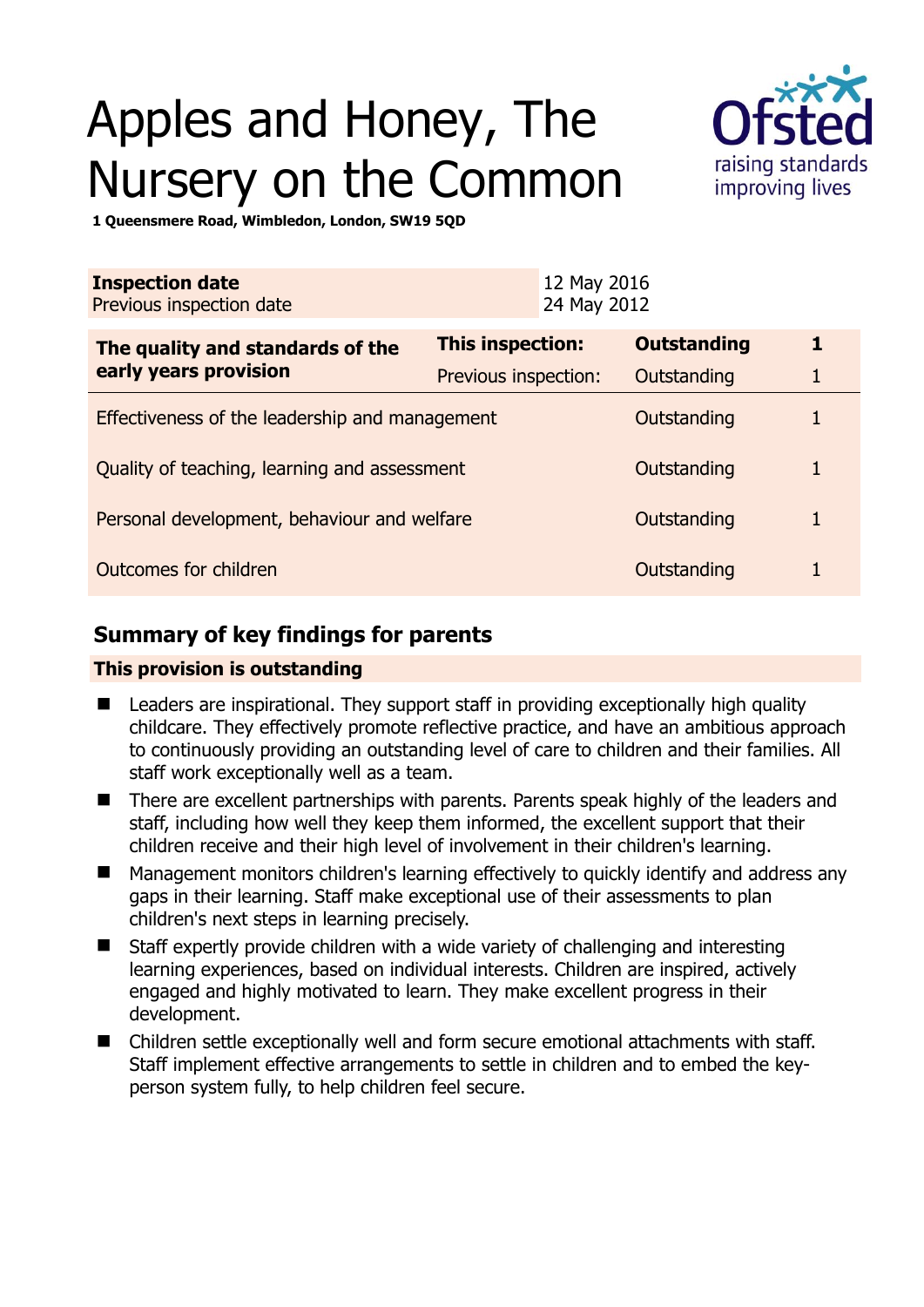# **What the setting needs to do to improve further**

## **To further improve the quality of the early years provision the provider should:**

■ continue to strengthen opportunities for children to celebrate and understand their achievements fully so that they develop even more confidence in their own abilities.

## **Inspection activities**

- $\blacksquare$  The inspector observed the quality of teaching in the playrooms and the outdoor play area, and sampled children's assessment records as well as planning documentation.
- The inspector held discussions with the leaders throughout the day.
- The inspector held discussions with staff about their roles, and assessed their understanding in meeting the requirements of the early years foundation stage.
- The inspector took account of the children's and parents' views during the inspection.
- The inspector conducted a joint observation with the leader.

## **Inspector**

Martina Mullings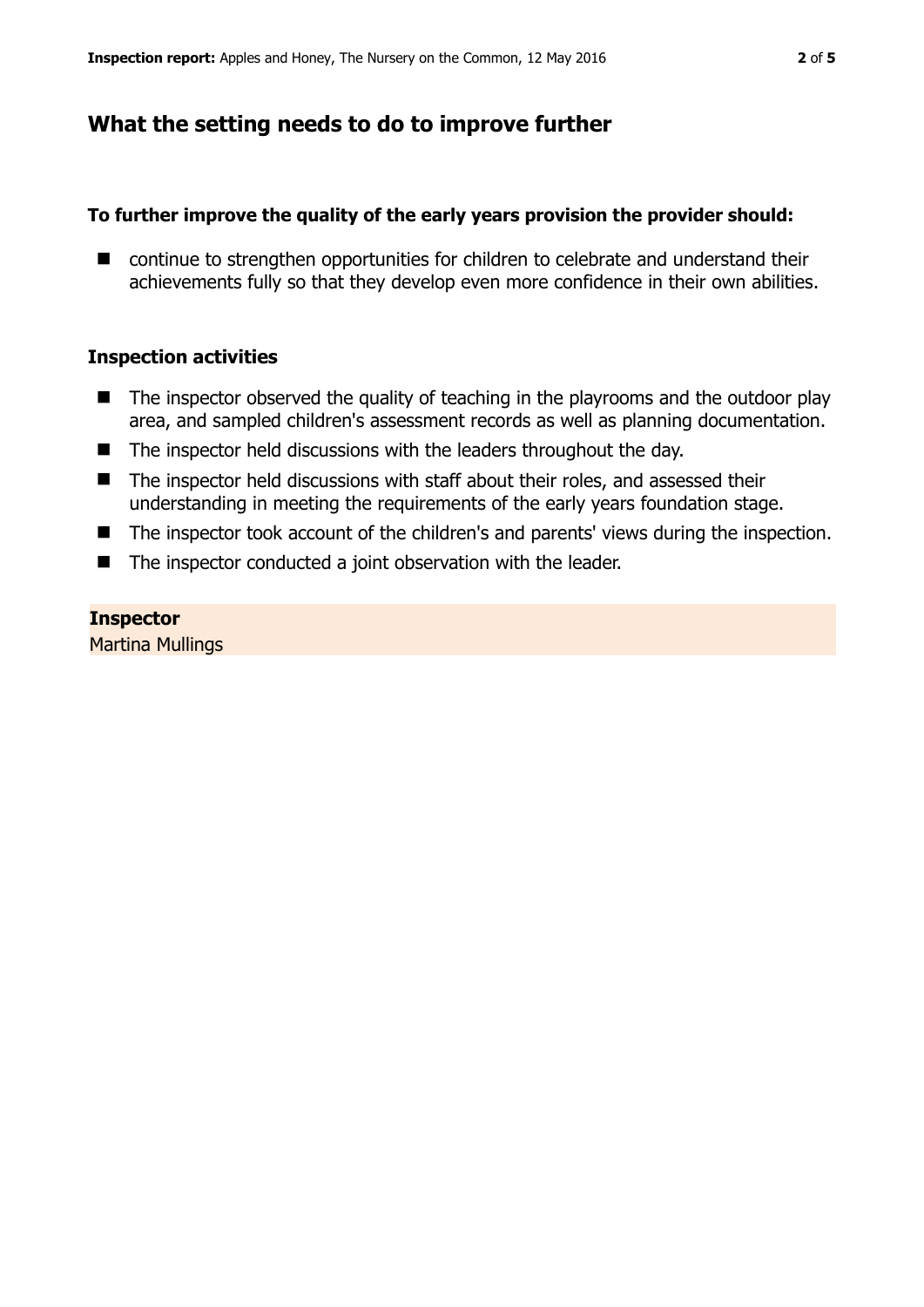# **Inspection findings**

### **Effectiveness of the leadership and management is outstanding**

Leaders support staff extremely well and offer excellent ongoing professional development opportunities to maintain the high quality of teaching practice. They work collectively to strengthen the service that they provide and to raise children's outcomes. The previous recommendation from the last inspection has been addressed successfully. For example, children benefit from extensive opportunities to develop their skills in using everyday technology. Safeguarding is effective. Leaders and staff are extremely vigilant in their approach to keeping children safe. They show an exceptional level of understanding of their role to safeguard children, including the procedures to follow if they have any concerns about a child's welfare. Leaders implement thorough recruitment and vetting procedures to ensure that staff are suitable to work with children.

### **Quality of teaching, learning and assessment is outstanding**

Staff know children extremely well. They carefully watch and listen to children, while allowing them to pursue their own ideas and extend their learning. Staff use many opportunities to challenge and enhance children's literacy skills. For example, younger children learn to link words to pictures, and staff extend their interest in reading by sending books home to share with parents. Furthermore, older children are keen to practise their early writing skills. For example, they learn to trace letters, while others write their name and short words, using correct formation. Staff provide excellent support for children to develop their mathematical skills. For example, children learn how to measure their height, while confidently using a tape measure.

### **Personal development, behaviour and welfare are outstanding**

Children develop their personal and social skills exceptionally well, and they are kind and extremely helpful. They develop an excellent understanding of the wider world, for example, the natural environment, history and their local community. Children enthusiastically learn about other cultures and they participate well during group discussion, for example, when discussing flags from different countries. They show an awareness of different beliefs and customs, alongside a strong understanding of their own faith. Children learn how to manage risks and to keep healthy. For example, they take turns to help prepare nutritious snacks, while safely using cutlery, and enjoy excellent outdoor play opportunities. Staff are excellent role models for children. They have clear and consistently high expectations for children's behaviour.

### **Outcomes for children are outstanding**

Children develop their physical coordination very well. They develop strong literacy skills. For example, older children learn to recognise their name and confidently retell stories. All children are well prepared to move on to school or the next stages of their learning.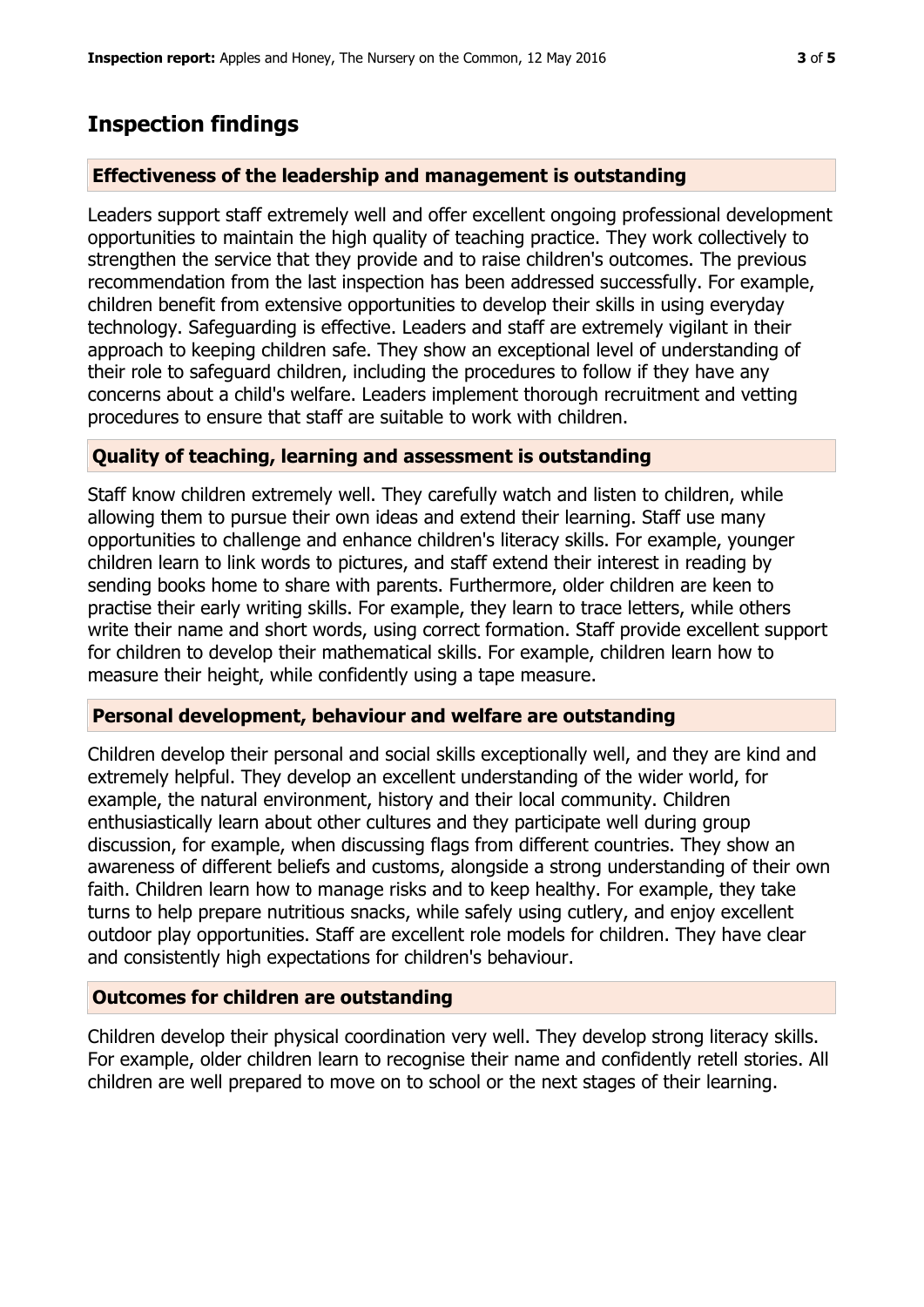# **Setting details**

| Unique reference number       | 123134                                                                               |  |
|-------------------------------|--------------------------------------------------------------------------------------|--|
| <b>Local authority</b>        | Wandsworth                                                                           |  |
| <b>Inspection number</b>      | 825320                                                                               |  |
| <b>Type of provision</b>      | Sessional provision                                                                  |  |
| Day care type                 | Childcare - Non-Domestic                                                             |  |
| <b>Registers</b>              | Early Years Register, Compulsory Childcare<br>Register, Voluntary Childcare Register |  |
| <b>Age range of children</b>  | $2 - 5$                                                                              |  |
| <b>Total number of places</b> | 30                                                                                   |  |
| Number of children on roll    | 30                                                                                   |  |
| <b>Name of provider</b>       | Judith Esther Ish-Horowicz                                                           |  |
| Date of previous inspection   | 24 May 2012                                                                          |  |
| <b>Telephone number</b>       | 02088 796 915                                                                        |  |

Apples and Honey, The Nursery on the Common registered in 2002. It is located in Wimbledon, in the London Borough of Wandsworth. The provision is open each weekday, from 9.30am to 2pm on Monday to Thursday and from 9.30am to 12.30pm on Friday, during term time only. The provider receives funding to offer free early education for children aged three and four years. There are nine members of staff. Of these, three hold early years teacher status, two hold qualified teacher status, and two staff hold other qualifications.

This inspection was carried out by Ofsted under sections 49 and 50 of the Childcare Act 2006 on the quality and standards of provision that is registered on the Early Years Register. The registered person must ensure that this provision complies with the statutory framework for children's learning, development and care, known as the Early Years Foundation Stage.

Any complaints about the inspection or the report should be made following the procedures set out in the guidance 'Complaints procedure: raising concerns and making complaints about Ofsted', which is available from Ofsted's website: www.gov.uk/government/organisations/ofsted. If you would like Ofsted to send you a copy of the guidance, please telephone 0300 123 4234, or email enquiries@ofsted.gov.uk.